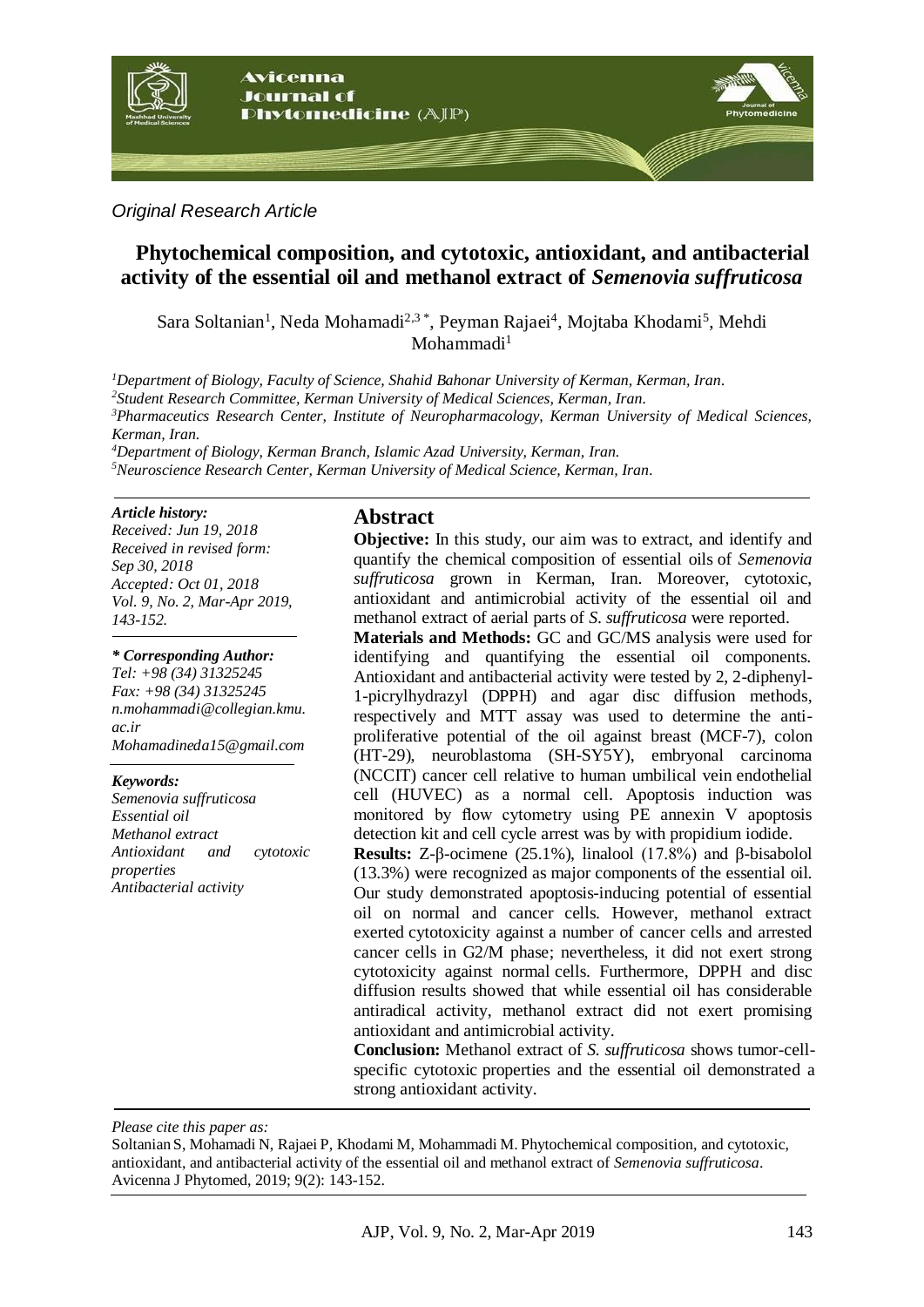# **Introduction**

Nowadays, many researches are conducted for finding natural components which possess a variety of biological activities such as antioxidant, antibacterial and anti-cancer potentials (Hammami et al., 2015; Losso et al., 2007; Scalbert et al., 2005). Generally, plants are rich sources of antioxidant components that can reduce the effect of oxidative damage caused by free radicals and protect the body against oxidative-related diseases such as cancer (Christaki et al., 2012; Shukla et al., 2016; Lin et al., 2015; Hasani-Ranjbar et al., 2009; Nirmala et al., 2011; Morteza-Semnani, 2015). Moreover, many of plantderived natural products have antiproliferative/cytotoxic effects on cancer cells and in comparison to conventional chemical drugs, have fewer side effects (Wu et al., 2005). In addition, synthetic antibiotics which have resulted in the emergence of resistant microorganisms, are going to be replaced by natural products with antimicrobial effects (Lai et al., 2004; Bamoniri et al., 2010; Sahraei et al., 2014). In this regard, discovering endemic medicinal plants in each country and their pharmacologically bioactive compounds has attracted researchers.

The genus *Semenovia* belongs to [Apiaceae](http://www.theplantlist.org/browse/A/Apiaceae/) family and consists of twenty seven species. Eleven species are found in Iran and five of them including *S. tragioides*, *S. frigida, S. suffruticosa, S. subscaposa*, and *S. dichotoma* are endemic species to Iran (Rechinger and Teucrium, 1987; Rechinger, 1987). *Semenovia suffruticosa* (Freyn et Bornm. Manden.) is one of these endemic plants which grow in Kerman, Yazd and Zahedan provinces. In previous studies, the composition of the essential oil of *S. suffruticosa* from Taftan mountain, Zahedan and from Shirkouh mountain, Yazd, Iran (Mottaghipisheh et al., 2017; Rustaiyan et al., 1999) were reported. The aim of this study was to identify the chemical composition of the essential oil of *S. suffruticosa* collected from Lalehzar mountain, Kerman, Iran.

Furthermore, some biological activities such as antioxidant, antimicrobial and anticancer properties of the essential oil and methanol extract of *S. suffruticosa* were reported for the first time.

## **Materials and Methods Plant material**

The aerial parts of the plant were harvested in summer (2016) from Lalehzar Mountain (40R05435550, UTM3327896) in Kerman Province, at 3200 m altitude. The plant was dried in shade and a voucher specimen was deposited in Islamic Azad University, Kerman branch, Iran.

#### **Preparation of the methanol extract**

Dried *S. suffruticosa* aerial parts were powdered and sieved using a 300 mesh sieve. The samples (100 g) were placed in a flask and macerated using 400 ml warm water at room temperature (28°C) for 72 hr with occasional stirring. *S. suffruticosa* samples (50 g) were mixed with 500 ml methanol (98% v/v. Merck, Germany). The mixture was placed in an ultrasonic bath at 40°C and continuously sonicated for 50 min. Extraction was repeated until it became clear. The suspension was filtered through a filter paper to remove solid particles. The residue was placed in an oven (38°C) to dry. The crude extract was stored at -20°C.

#### **Isolation of essential oil**

Here, 50 g of dried aerial parts of the plant was subjected to hydro distillation for 2 hr using Clevenger-type apparatus to yield 0.5% essential oil.

## **Gas Chromatography (GC) and Gas chromatography/mass spectrometry (GC/MS) analysis**

GC-MS analysis was done using a Hewlett-Packard 5973 mass spectrometer coupled with a Hewlett-Packard 6890 gas chromatography equipped with a HP-5MS capillary column (5% phenyl methylpolysiloxane, 30m×0.25mm, film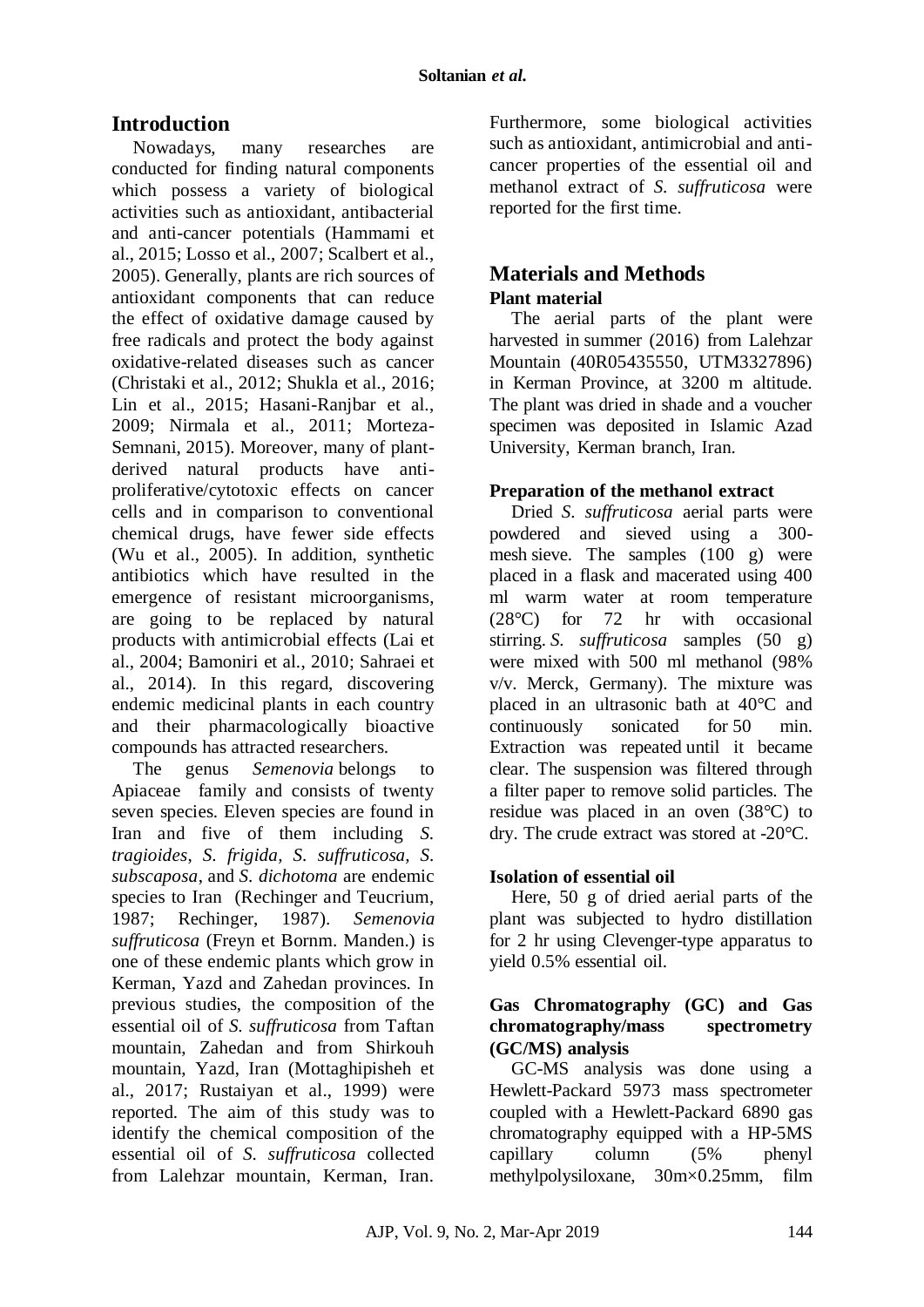thickness 0.25 μm). The carrier gas was helium. All mass spectra were acquired in electron-impact (EI) mode with an ionization voltage of 70 eV. For identification of essential oil components, relative retention time and mass spectra of each compound were compared with the standards. The components of essential oil were identified by comparison of their mass spectra and retention indices relative to n-alkanes of  $C_8$ - $C_{32}$  with data in the NISt and Wiley library (Adams, 2001).

## **DPPH free radical scavenging assay**

Antioxidant potential of the plant essential oil and extracts was examined using 2, 2-diphenyl-1-picrylhydrazyl (DPPH) scavenging assay. Here, 50µl of different concentrations of each sample was added to 150 μl of methanol solution of 0.004% DPPH and incubated at room temperature for 30min; then, absorbance was read at 517nm (Burits and Bucar, 2000). Butylated hydroxytoluene (BHT) was used as reference drug. The percentage of inhibition was calculated as follow:  $I\% = (A_{con} - A_{sam})/A_{sam} \times 100$ , where Acon and Asam are the absorbance of control and sample, respectively. IC50 values of the extract and oil (i.e. concentration that is necessary to decrease the initial concentration of DPPH by 50%) were calculated.

# **Cell lines and culture medium**

Human breast (MCF-7), colon (HT-29), neuroblastoma (SH-SY5Y), embryonal carcinoma (NCCIT) cancer cell lines and human umbilical vein endothelial cell (HUVEC) as a normal cell line, were used during the experiments. Cell lines were purchased from the Cell Bank of Pasteur Institute, Tehran, Iran. MCF-7, HT-29, SH-SY5Y and HUVEC were maintained in Dulbecco's Modifed Eagle's Medium (DMEM; Gibco) and NCCIT were cultured in RPMI 1640 (Gibco). Both medium was supplemented with 10% of fetal bovine serum (FBS) and 1% of penicillin and streptomycin. Cells were grown at 37°C in a humidified atmosphere with  $5\%$  CO<sub>2</sub>.

## **Preparation of samples**

In order to prepare different concentrations of the extract, first, 500 mg of the plant extract was dissolved in 1ml dimethyl sulfoxide (DMSO, Merck), and diluted with complete culture medium to have 10 mg/ml stock solution. Finally, the desired concentration of extract was obtained by diluting 10 mg/ml stock with complete culture medium. The essential oil was dissolved in 0.5% DMSO in complete culture medium and then, intended dilutions (0.026, 0.08, 0.24, 0.72, 0.21, 6.4, and 19.4 µl/ml) were prepared for MTT assay.

# **Cytotoxic activity**

The cytotoxicity of the methanol extracts and essential oil of *S. suffruticosa* on different cell lines including MCF-7, HT29, NCCIT, SH-SY5Y and HUVEC were measured using 3- (4, 5 dimethylthiazol-2-yl)-2, 5-diphenyl tetrazolium bromide (MTT) assay. The cells were grown in 96-well plates. After 24 hr, the culture medium was removed and cells were treated with medium containing increasing concentrations of methanol extract and essential oil in separate experiments and incubated for 48 hr. Later, 20 µl of the MTT solution (5 mg/ml) was added to each well and the plate was re-incubated for 3 hr. Finally, the medium was removed and 100 ul of DMSO was added to dissolve formazan crystals. The amount of formazan crystal was determined by measuring the absorbance at 490 nm by using a multiplate reader (ELISA reader; BioTek-ELx800, USA). Since the solvent (DMSO) has cytotoxic effects, the control treatments were treated with equivalent amount of DMSO. The experiments were performed in triplicate and the ratio of the absorbance of treated cells to the absorbance of DMSO-treated control cells was regarded as cell viability (%). The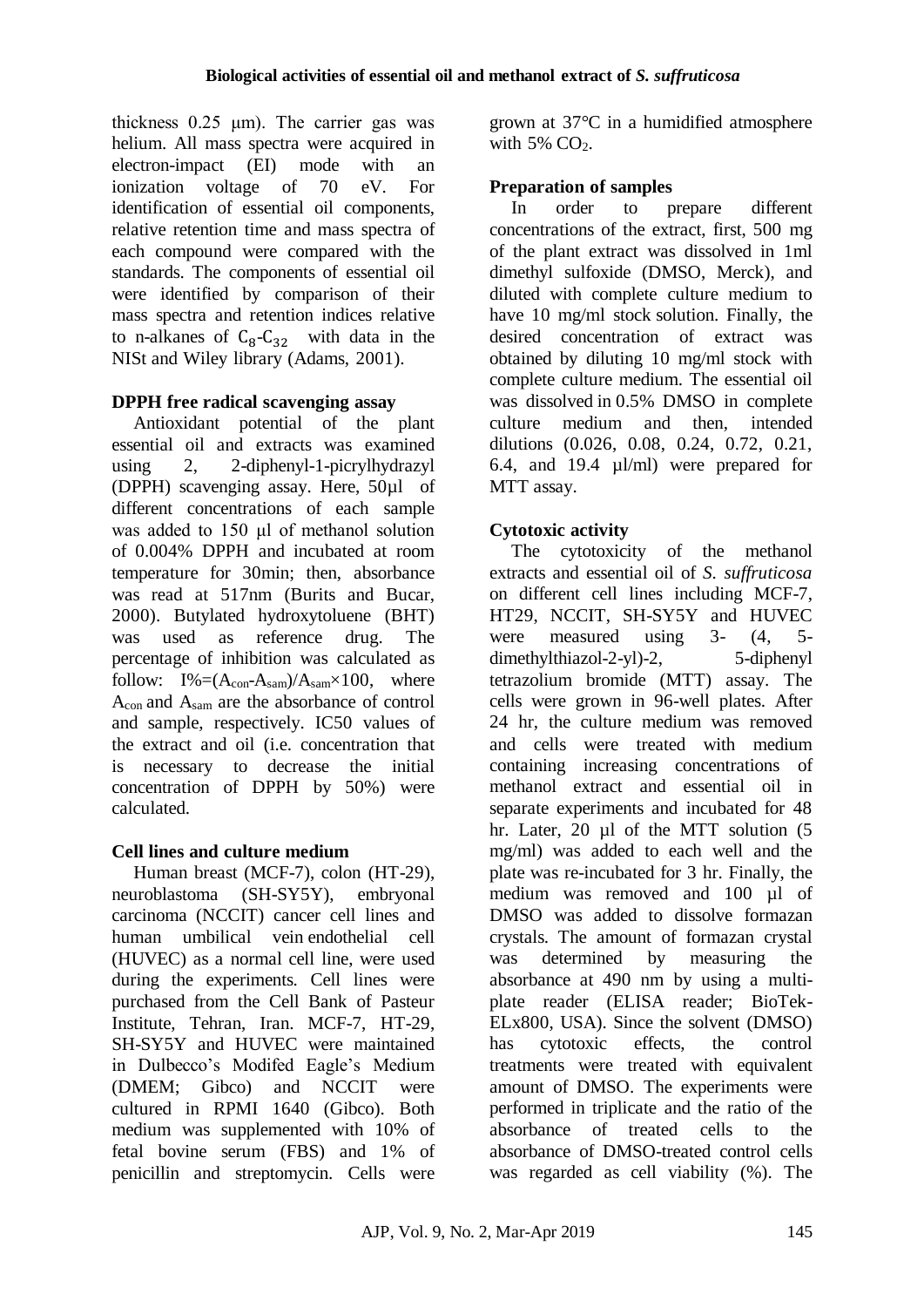concentration providing 50% inhibition (IC50) was calculated from a graph plotting cell viability percentage against different methanol extract or essential oil concentrations.

# **Apoptosis assay by flow cytometry**<br>PE Annexin V versus

PE Annexin V versus 7 aminoactinomycin D (7-AAD) staining was performed according to the manufacturer's instructions using PE Annexin V Apoptosis Detection Kit I (BD Biosciences) and analyzed by flow cytometry. Briefly, cells were plated into 6-well culture dishes  $(3\times10^5 \text{ cells/well})$  for 24 hr prior to the addition of the essential oil (5 µl/mL). Following 24-hr incubation with the essential oil, the percentage of apoptotic cells was determined by the annexin V-PE/7-AAD assay. The cells were harvested, washed with cold phosphate-buffered saline and suspended in 1X binding buffer at a concentration of 1×10<sup>6</sup> cells/ml. Then, 100µl of the cell suspension was added to a tube, treated with 5 µl of PE Annexin V and 5 µl of 7-AAD and incubated for 15 min at room temperature in the dark. Finally, the fluorescence of the cells was immediately determined by a flow cytometer (Partec FloMax, Münster, Germany) using fl2 and fl3 filters for detection of PE-Annexin and 7-AAD.

#### **Cell cycle analysis**

Flow cytometry was performed to identify the proportion of cells in each of the three interphase stages of the cell cycle. Approximately,  $2.5 \times 10^5$  MCF-7 cells were seeded into a 24-well plates. Cells were then treated with *S. suffruticosa*  methanol extract (320 µg/mL) for 48 hr. The cells were detached from the culture dish using trypsin/EDTA, washed twice with ice-cold PBS and fixed with 70% icecold ethanol for 30 min. After washing, cells were re-suspended in 1 ml PBS containing 20 µg/mL propidium iodide and 10 μg/mL RNase A and incubated for 1 hr at 37°C in the dark. DNA content and cell cycle progression were studied by flow cytometry using FACSCalibur™ (Becton Dickinson, USA) and results were analyzed using Cell Quest<sup>™</sup> Pro software.

#### **Disc diffusion assay**

The methanol extract of *S. suffruticosa*  was evaluated for antibacterial activity against some pathogenic bacteria by agar disc diffusion method (NCCLS, 1997). The plant extract was dissolved in deionized water to a final concentration of 1000 mg/ml and filtered through 0.45 µm Millipore filters for sterilization.

100 µl of bacterial suspension was poured on each plate containing Muller-Hinton Agar (MHA, Merck) to achieve a concentration of  $1-2\times10^8$  CFU/mL

The discs (6 mm in diameter) impregnated with different concentrations (10, 20, 25, 30, 50 and 100 µg/mL) of the extract solution and deionized water (as negative control) were placed on the inoculated agar. The inoculated plates were incubated for 24 hr at  $37^{\circ}$ C. Tetracycline  $(30\mu g/mL)$ was used as positive control. The diameters of inhibition zones were considered a measure of antimicrobial activity and each assay was repeated twice.

#### **Microbial strains**

Methanol extract of *S. suffruticosa* was individually tested against a panel of 8 microorganisms. Microbial strains used in this research were *Pseudomonas aeruginosa* (ATCC 27853), *Escherichia coli* (ATCC 10536), *Bacillus subtilis* (ATCC 6633), *Klebsiella pneumoniae* (ATCC 10031), *Acinetobacter baumannii* (ATCC 19606), *Enterococcus faecalis* (ATCC 29212), *Bacillus cereus* (ATCC 21366), and *Micrococcus luteus* (MTCC 2470). Bacterial strains were cultured for 24 hr at 37°C in Muller-Hinton Agar (MHA, Merck).

#### **Statistical analysis**

Data are expressed as mean±SD of three experiments. Statistical analyses were performed using SPSS version 16.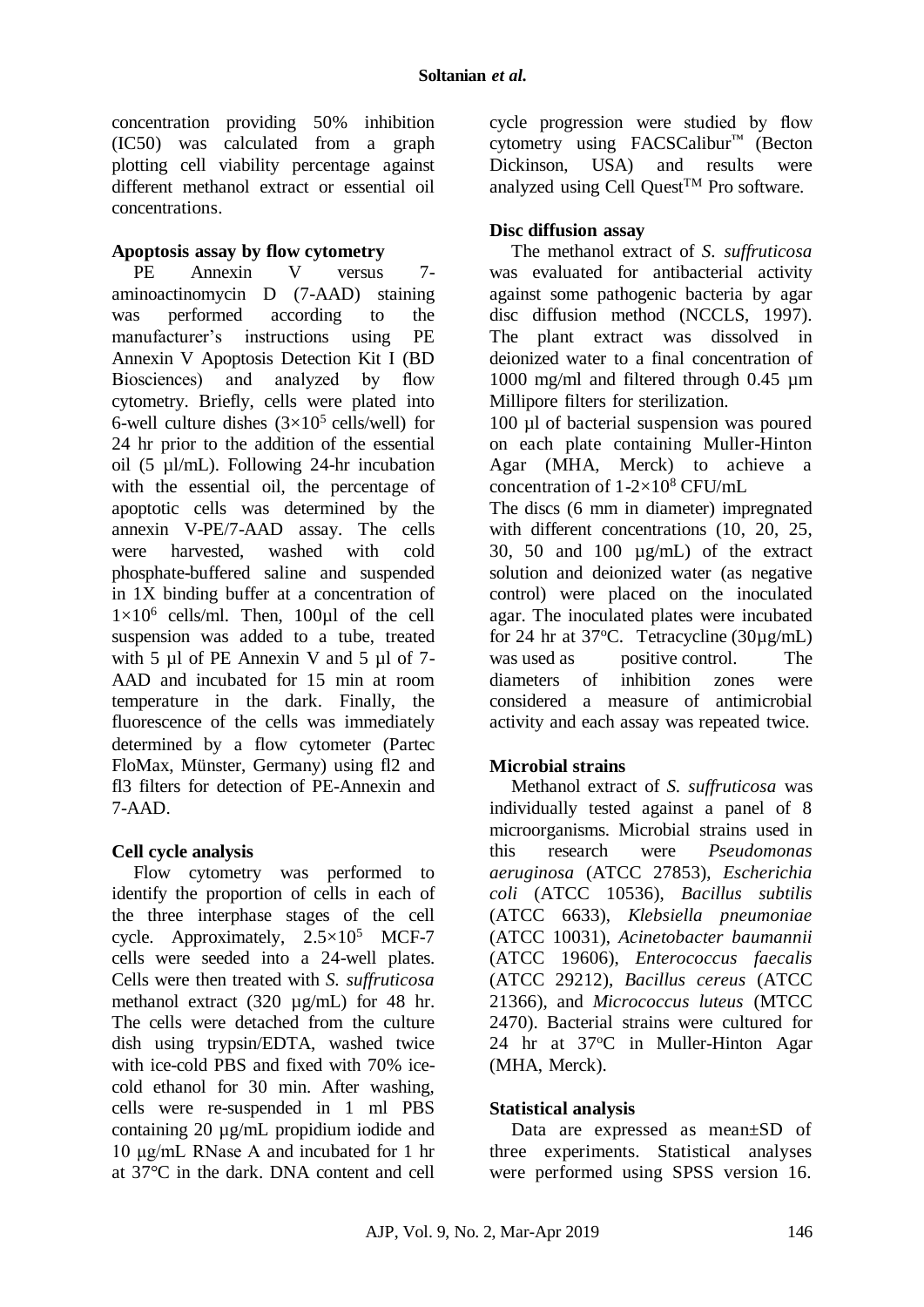Statistical significance was determined using Student's t-test for comparisons between treated versus control cells and a p<0.05 was considered statistically significant

#### **Results**

#### **Chemical Composition of the Essential Oil**

The aerial parts of *S. suffruticosa* were subjected to steam distillation using the Clevenger-type apparatus to yield 0.3% v/w of yellowish oil. In total, 33 compounds were identified, representing 92% of the total oil components (Table 1). The major components of the oil were Z-βocimene, linalool, β-bisabolol representing 56.2% of the total composition.

Table 1. Chemical composition of the essential oil of the leaves and flowers of *S. suffruticosa.*

| No                      | Compound               | <b>Retention Indices</b> | Percentage |
|-------------------------|------------------------|--------------------------|------------|
| 1                       | $\alpha$ -Pinene       | 939                      | 0.1        |
| $\overline{\mathbf{2}}$ | Camphene               | 954                      | 0.3        |
| 3                       | Sabinene               | 975                      | 4.4        |
| 4                       | $\beta$ -Pinene        | 979                      | 1.8        |
| 5                       | Myrcene                | 991                      | 0.9        |
| 6                       | $\alpha$ -Terpinene    | 1017                     | 0.1        |
| 7                       | $p$ -Cymene            | 1025                     | 1.9        |
| 8                       | Limonene               | 1029                     | 0.9        |
| 9                       | 1,8-Cineole            | 1031                     | 1.0        |
| 10                      | $Z$ - $\beta$ -Ocimene | 1037                     | 25.1       |
| 11                      | $E$ - $\beta$ -Ocimene | 1050                     | 8.4        |
| 12                      | $\gamma$ -Terpinene    | 1060                     | 1.7        |
| 13                      | cis-Sabinene hydrate   | 1070                     | 0.1        |
| 14                      | $p$ -Cresol            | 1076                     | 0.5        |
| 15                      | $\alpha$ -Terpinolene  | 1089                     | 0.2        |
| 16                      | Linalool               | 1097                     | 17.8       |
| 17                      | Isopentyl-2-methyl     | 1100                     | 1.1        |
|                         | butanoate              |                          |            |
| 18                      | allo-Ocimene           | 1132                     | 0.4        |
| 19                      | Terpinene-4-ol         | 1177                     | 0.4        |
| 20                      | $\alpha$ -Terpineol    | 1189                     | 0.6        |
| 21                      | Methyl Chavicol        | 1196                     |            |
| 22                      | Piperitone             | 1253                     |            |
| 23                      | Bornyl acetate         | 1289                     |            |
| 24                      | Lavandulyl acetate     | 1299                     | 3.7        |
| 25                      | $cis$ -Jasmone         | 1393                     | 0.3        |
| 26                      | Methyl Eugenol         | 1404                     | 0.1        |
| 27                      | trans-Caryophyllene    | 1419                     | 1.5        |
| 28                      | Germacrene-D           | 1455                     | 0.1        |
| 29                      | BicycloGermacrene      | 1500                     | 1.7        |
| 30                      | $\delta$ -Cadinene     | 1523                     | 0.1        |
| 31                      | Spathulenol            | 1578                     | 4.3        |
| 32                      | Caryophyllene oxide    | 1583                     | 0.1        |
| 33                      | β-Bisabolol            | 1686                     | 13.3       |
|                         | total                  |                          | 92.9       |

#### **DPPH radical scavenging activity**

The DPPH scavenging activity of the methanol extract and essential oil was

measured by the bleaching of the purple methanol solution of DPPH. The results of DPPH radical scavenging activity of BHT (standard), methanol extract and essential oil of *S. suffroticosa* are shown in Table 2.

Table 2. The inhibitory concentration 50% (IC50) of methanol extract and essential oils of *S. suffroticosa* in DPPH test (Mean±SD)

|             | Methanol             | <b>Essential oil</b> | <b>BHT</b>    | <b>BHT</b>   |
|-------------|----------------------|----------------------|---------------|--------------|
|             | extract $(\mu g/mL)$ | $(\mu L/mL)$         | $(\mu g/mL)$  | $(\mu L/mL)$ |
| <b>IC50</b> | $693.3 \pm 33.5$     | $0.42+0.01$          | $7.45 + 1.08$ | $2.42+0.12$  |

#### **Cytotoxic activity**

In order to study the possible antiproliferative activity of methanol extract and essential oil of *S. suffruticosa*, *in vitro* cytotoxic analysis using MTT colorimetric assay on different tumor cells and one normal cell lines was performed. A relatively dose-dependent inhibitory effect on the proliferation of all tested cancer cell lines was detected for this extract. Although, growth inhibitory effect of the extract on NCCIT (IC50; 242 µg/mL) and  $SH-SY5Y$  (IC50; 220  $\mu$ g/mL) was stronger than that against MCF-7 (IC50; 320 µg/mL) and HT29 (IC50; 341 µg/mL), but there was not much difference among susceptibility of different cancer cell lines to the plant extract. However, this study demonstrated that this extract displays low inhibitory effect on proliferation of normal HUVEV cell line with an IC50 of 1866 µg/mL after 48-hr incubation (Figure 1A). In order to test cytotoxic effects, cells were exposed to 0.026, 0.08, 0.24, 0.72, 2.1, 6.4 and 19.4 µL/mL of the essential oil for 48 hr. Our findings indicated essential oilinduced cell death in a dose-dependent manner in all cancer cell lines (MCF-7, HT29, SH-SY5Y and NCCIT) as well as HUVEC as a normal cell line (Figure 1B). A microscopic examination further revealed morphological changes in all cell lines following exposure to the essential oil which resulted in suspension of dead cells in the medium (data not shown). The IC50 values of the essential oil at 48 hr were 5, 4.2, 1.6, 1.5 and 0.72 µL/mL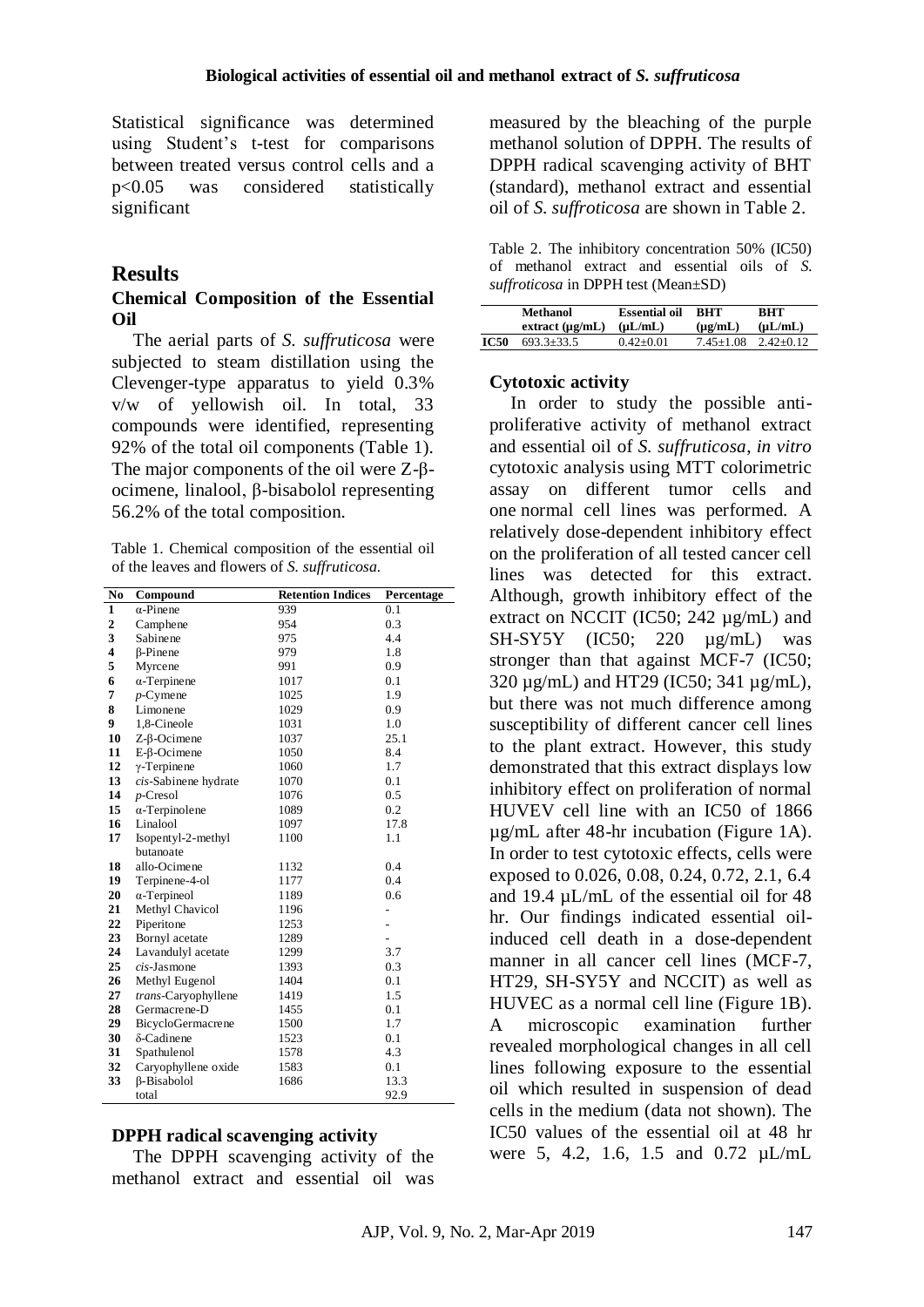against MFC-7, SH-SY5Y, HUVEC, HT29 and NCCIT, respectively.



Figure 1. Cytotoxic activity of the methanol extract (A) and essential oil (B) of *S. suffruticosa* on cancerous and normal cell lines. MCF-7, HT-29, NCCIT, SH-SY5Y and HUVEC Cell lines were cultured and treated with various concentrations of the extract (20-2560 µg/mL) and oil (0.026-19.4 µl/ml) for 48 hr and cell viability percentage was measured. All data are reported as mean ±SD of at least three separate experiments.

#### **Essential oil induced apoptosis of MCF-7**

7-AAD-annexin-V double staining was used to differentiate intact cells from early apoptotic, late apoptotic, and dead (necrotic) cells. FACS analysis on the control untreated cells revealed that the untreated cells were primarily annexinV-FITC and propidium iodide negative indicating that they were viable and not undergoing apoptosis (Figure 2A). After incubation of MCF-7 cells with the essential oil at 5µl/ml for 48 hr, the majority of cells exhibited an early apoptotic phenotype (60%) but 18% of cells were in the late apoptosis/necrotic phase (Figure 2B).

**Methanol extract-induced cell cycle arrest in MCF-7 cell line**

To investigate if the inhibitory effect of the extracts on the cell lines was due to induction of cell cycle arrest, MCF-7 cell line was selected and treated with *S. suffruticosa* extract at a concentration equal to IC50 for 48 hr; flow cytometry was used to analyze cell cycle progression. Decrease in the S phase population was accompanied by significant increases in G2/M phase population ( $p<0.05$ ) after 48hr treatment compared to the control (Figure 3).



Figure 2. Apoptotic effect of *S. suffruticosa*  essential oil on MCF-7 cell line was assessed using PE Annexin V Apoptosis Detection Kit I. Untreated cells (A), and cells treated with 5µl/ml of essential oil for 48 hr (B) were analyzed using flow cytometer. PE Annexin V and 7-AAD negative (Q3) were considered viable cells; live-gated cells within the Annexin-V<sup>+</sup>7AAD<sup>-</sup> compartment (Q1) were identified as early apoptotic cells and gated cells within the Annexin-V<sup>+</sup>7AAD<sup>+</sup> compartment (Q2) were identified as late apoptotic and gated cells with the Annexin V<sup>-</sup>  $7AAD$ <sup>+</sup> (Q4) were considered necrotic cells.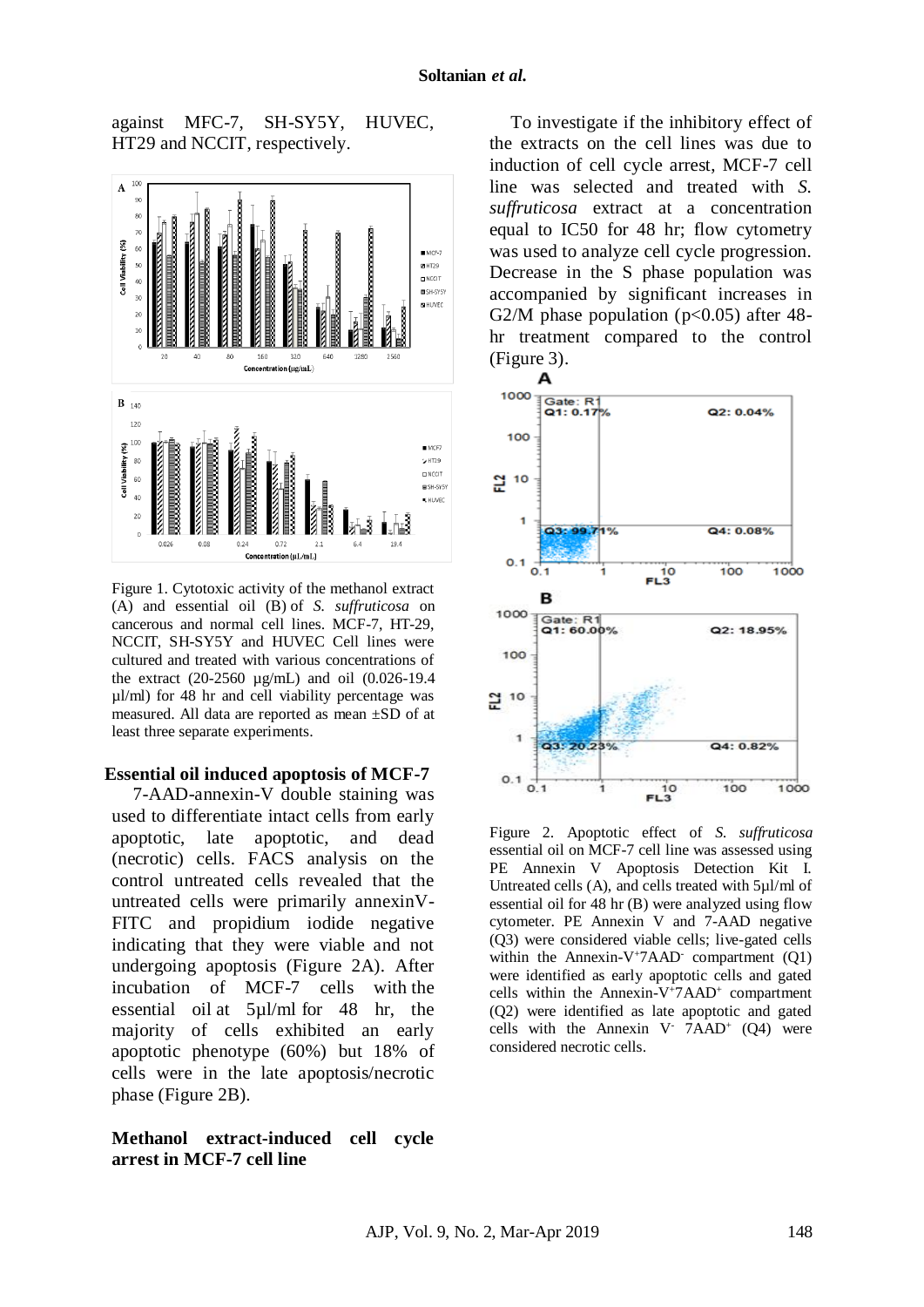

Figure 3. The effect of *S. suffruticosa* extract on cell cycle progression in MCF-7 cells. Untreated cells (A) and MCF-7 treated with *S. suffruticosa*  extract (320 μg/ml) for 48 hr (B) were stained with PI and analyzed using BD FACScan flow cytometer. The DNA histogram shows the distribution and percentage of cells in different phases of cell cycle. Results are expressed as mean $\pm$ SD of 3 independent experiments. \*p<0.05 shows significant differences as compared to the control as tested by the Student's t-test. Each DNA histogram represents one of the three independent experiments.

Table 3. Antimicrobial activity of the methanol extract of *S. suffruticosa*.

|                                    | Methano   |  | Antibiotic     |
|------------------------------------|-----------|--|----------------|
|                                    | l extract |  | (Tetracycline) |
| <b>Test microorganisms</b>         |           |  | DD MIC MIC/MBC |
| Pseudomonas aeruginosa ATCC        |           |  |                |
| 27853                              |           |  |                |
| Escherichia coli ATCC 10536        |           |  | $30 \mu g/ml$  |
| <b>Bacillus subtilis ATCC 6633</b> |           |  | $30 \mu g/ml$  |
| Klebsiella pneumoniae ATCC         |           |  | $30 \mu g/ml$  |
| 10031                              |           |  |                |
| Acinetobacter baumannii ATCC       |           |  | $30 \mu g/ml$  |
| 19606                              |           |  |                |
| Enterococcus faecalis ATCC         |           |  |                |
| 29212                              |           |  |                |
| Bacillus cereus ATCC 21366         |           |  | $30 \mu g/ml$  |
| Micrococcus luteus MTCC 2470       |           |  | $30 \mu g/ml$  |

A dash (-) indicates no antimicrobial activity. DD: Inhibition zone in diameter (mm) around the impregnated discs. MIC: Minimal inhibition concentrations (as  $\mu$ g/ml). MBC: minimum bactericidal *concentration* (as  $\mu$ g/ml).

#### **Antimicrobial activity**

The antimicrobial activity of methanol extract of *S. suffruticosa* against a panel of 8 microorganisms was assessed with respect to the presence or absence of inhibition zones and by calculation of zone diameters. Disc diffusion tests exhibited no<br>significant antimicrobial activity for antimicrobial activity for methanol extract against tested microorganisms (Table 3)

#### **Discussion**

*S. suffruticosa* is a plant that is endemic to south-east of Iran (Kerman, Yazd and Zahedan provinces). Although in previous studies, essential oil compositions of this plant collected from Yazd and Zahedan provinces, were reported, there is no report on the biological activity of the plant's essential oil and extract.

Linalool (13.9%), lavandulyl acetate (11.5%), (E)-β-ocimene (8.6%), terpinen-4-o1(7.7%) and lavandulol (6.6%) were found to be the main constituents of the essential oil of *S. suffruticosa* collected from Shirkouh mountain, Yazd (Rustaiyan et al., 1999) and cis-β-ocimene (12.9%), linalool (9.5%), γ-terpinene (9.0%) and  $\alpha$ terpinolene (7.4%) were recognized as major components of *S. suffruticosa* collected from Taftan mountain, Zahedan (Mottaghipisheh et al., 2017).

In this study, essential oil of *S. suffruticosa* collected from Lalehzar mountain in Kerman province was analyzed and Z-β-ocimene (25.1%), linalool (17.8%) and β-bisabolol (13.3%) were detected as main components. Ocimene and linalool are plant-derived monoterpene and β-bisabolol is a natural monocyclic sesquiterpene alcohol. Together, β-ocimene and linalool were identified among essential oil major compounds of *S. suffruticosa*  collected from Yazd, Zahedan and Kerman, Iran. However, S. *suffruticosa* in each region has a particular composition of chemical compounds. Because the environmental factors can change the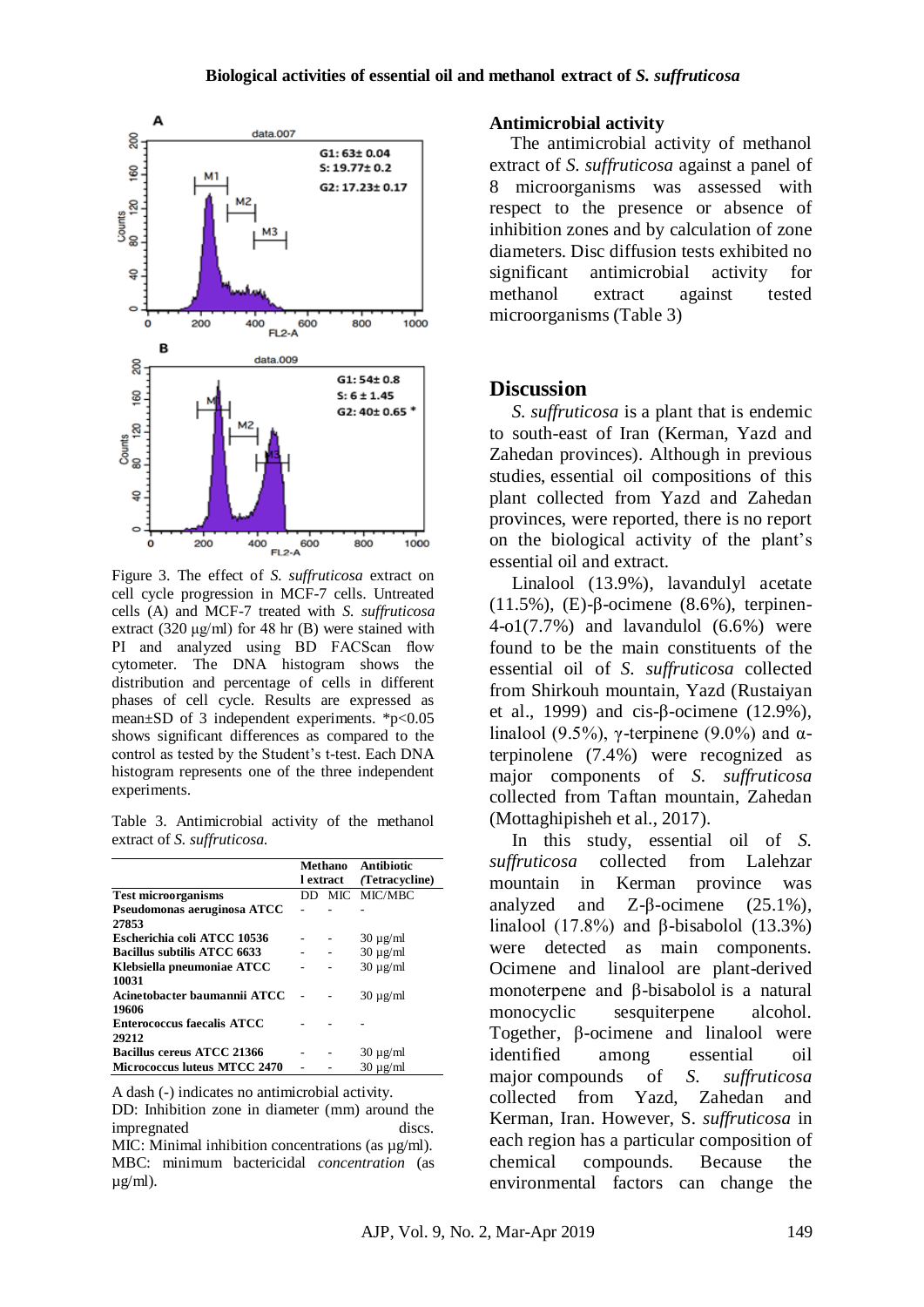quantity and quality of the essential oil composition, it is possible to detect different components in the same plant such as *S. suffruticosa*, growing in different regions (Sardashti et al., 2012). Consequently, different biological activities could also be observed.

Essential oil components analyzed in another species of *Semenovia* showed some similarity to *S. suffruticosa* (Ashraf and Bhatty, 1975; Masoudi Shiva et al., 2002; Masoudi Shiva et al., 2005; Masoudi Sh et al., 2011).

However, there is no comprehensive report on the biological activity of *S. suffruticosa* essential oil and/or its extract. Our study fills this gap and examined antioxidant potential, and cytotoxic and antimicrobial effect of the essential oil and methanol extract of *S. suffruticosa. In vitro* radical scavenging and antioxidant capacity of the essential oil and methanol extract were studied by using DPPH free radical scavenging assay. The DPPH is a blue/purple stable radical that can undergo scavenging by antioxidant. Using DPPH assay, capacity of plant extracts and essential oils to donate hydrogen atom and/or electron to DPPH and converting it to a yellow molecule reflects its ability to scavenge free radicals (Lu and Foo, 2001; Da Porto et al., 2000; Tepe et al., 2005). BHT is a synthetic standard antioxidant that is used as positive control in evaluation of the anti-oxidative potential of various natural products. Compared to synthetic standard antioxidant BHT, essential oil of *S. suffruticosa* displayed very high radical-scavenging activity. Oxygenated monoterpenes and monoterpene hydrocarbons are the most abundant compounds in essential oil. These components that possess different functional groups (alcohols, aldehydes, ketones, ethers, etc.) have antioxidant properties and are responsible for high antioxidant potential of essential oil.

On the contrary, reducing power activity of the methanol extract was week. Due to the major role of phenolic

compounds in antioxidant activity, low antioxidant activity of the plant extract may be a consequence of its low phenolic compounds content (Bamoniri et al., 2010). In another study, the results obtained by DPPH, FRAP and βcarotene/linoleic acid assays on antioxidant activity of leaf extracts of *S. suffruticosa* collected from Zahedan, Iran indicated ethanol and ethyl acetate fractions as the most powerful antioxidant of *S*. *suffruticosa* leaf extracts (Mottaghipisheh et al., 2017).

Todays, natural plant compounds are used for curing many diseases such as diabetes, malaria, and oxidative damagerelated diseases such as cancer. Lower toxicity of plant-derived components compared to that of chemo-drugs and their fewer adverse effects make them promising alternatives for therapeutic strategies (Cragg et al., 2009; Jung, 2014; Badmus et al., 2013). The present study evaluated cytotoxic potential of methanol extract and essential oil of *S. suffruticosa*  against different cancer cell lines and one normal cell line. The results revealed that whereas, methanol extract exhibited considerable cytotoxicity in all tested cancer cell lines and low cytotoxic effect on normal cell, essential oil exerted high cytotoxicity against both normal and cancer cell lines. Therefore, methanol extract exerts tumor-specific activity and can be considered as a potential anticancer agent for furthers investigation. The cytotoxic effects of methanol extract and essential oil on MCF-7 cells were mediated through cell cycle arrest and inducing apoptosis. Exposure of phosphatidylserine on the external surface of the cell membrane which is recognized as a biomarker of apoptotic cells can be detected by annexin /7-AAD flow cytometric assays (Fadok et al., 1992). In this study, annexin/7-AAD assay confirmed the ability of the essential oil to induce early and late apoptosis. Cell cycle analysis also showed that methanol extract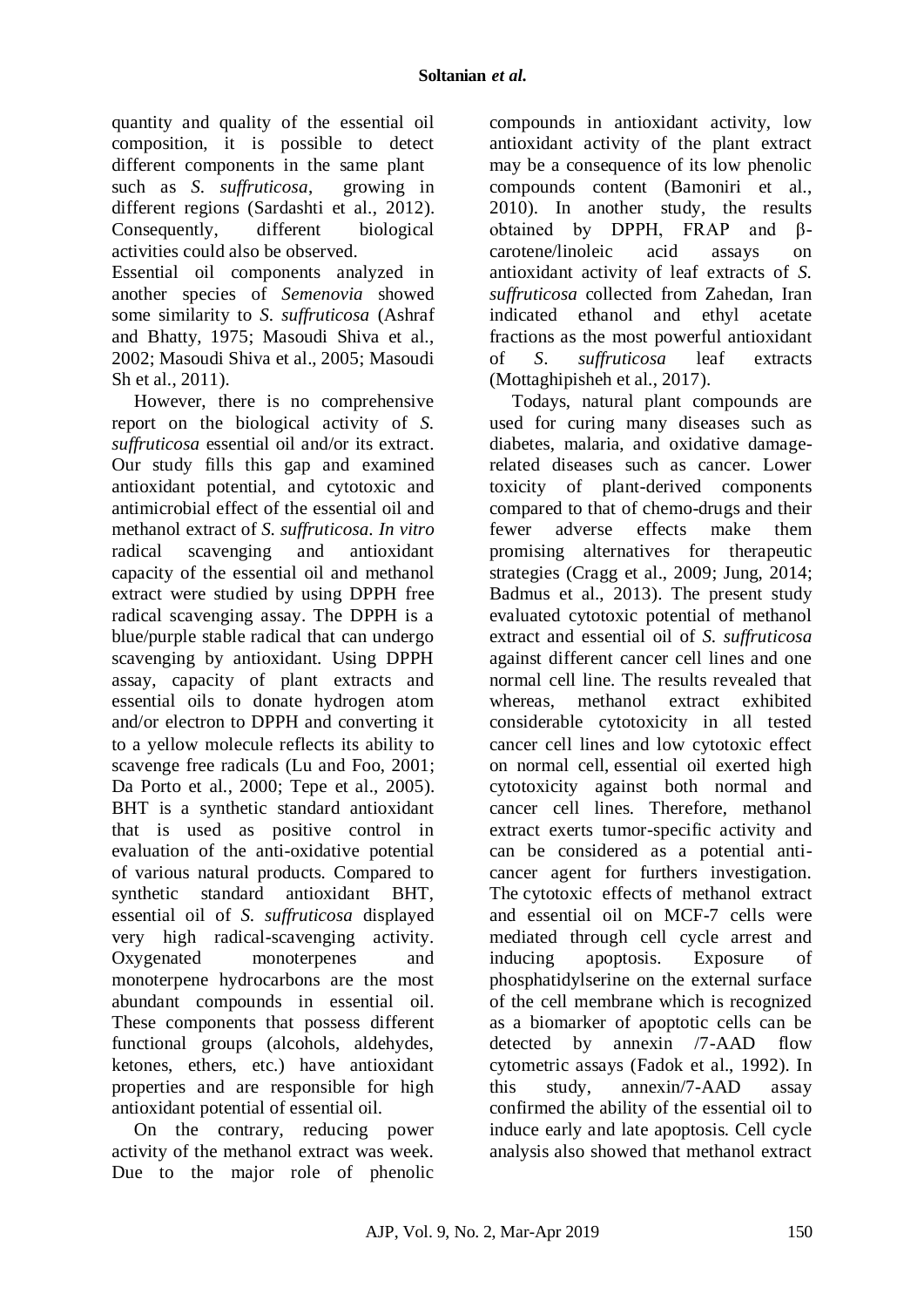arrested MCF-7 cell cycle at the G2/M phase.

The results of disc diffusion test showed that methanol extract has no inhibitory activity against 8 microorganisms tested in this study.

Ethyl acetate and chloroform extract of *S. suffruticosa* collected from Zahedan showed the highest antimicrobial activity against some gram-positive bacterial strains. Against gram-negative bacteria, polar and nonpolar extracts exhibited a mild inhibitory activity, in comparison with positive control (Mottaghipisheh et al., 2017; Masoudi Shiva et al., 2005; Masoudi Sh et al., 2011). Overall, *S. suffruticosa* extracts did not show significant antibacterial potentials.

In conclusion, according to our study, essential oil constitutes of *S. suffruticosa*  from Lalehzar Mountain, Kerman have some similar and some different components as compared to *S. suffruticosa*  from Yazd and Zahedan province of Iran. In order to replace synthetic component by natural ones, evaluation of anti-cancer, antioxidant and antimicrobial activities of plant products is valuable. In this regard, our study is the first to report *in vitro* cytotoxic effect of the essential oil and methanol extract of *S. suffruticosa*.

According to our findings methanol extract has potent anti-proliferative activities against cancer cell lines via induction of cell cycle arrest, whereas no cytotoxic effect was observed at higher dose on normal cells. Therefore, the extract contains bioactive components responsible for anti-cancer potential of plant extract; nonetheless, further studies are needed to isolate and characterize these components. Furthermore, significant antioxidant activity of the essential oil reflected by DPPH- test, encourages researchers to perform more detailed research in this respect.

#### **Acknowledgment**

This work was supported by a grant from Student Research Committee,

Kerman University of Medical Science, Kerman, Iran (grant number: 96000521).

## **Conflicts of interest**

The authors declare that they have no competing interests.

# **References**

- Adams R. 2001. Quadrupole mass spectra of compounds listed in order of their retention time on DB-5. Identification of essential oils components by gas chromatography/quadrupole mass spectroscopy. Quadruple mass spectroscopy, pp. 1-804, Allured Pub Corp.
- Ashraf M, Bhatty MK. 1975. Studies on the essential oils of the Pakistani species of the family Umbelliferae. Pak J Sci Ind Res, 18: 232-235.
- Badmus JA, Odunola OA, Yekeen TA, Gbadegesin AM, Fatoki JO, Godo MO, Oyebanjo KS, Hiss DC. 2013. Evaluation of antioxidant, antimutagenic, and lipid peroxidation inhibitory activities of selected fractions of Holarrhena floribunda (G. Don) leaves. Acta Biochim Pol, 60:435-442
- Bamoniri A, Ebrahimabadi AH, Mazoochi A, Behpour M, Kashi FJ, Batooli H. 2010. Antioxidant and antimicrobial activity evaluation and essential oil analysis of Semenovia tragioides Boiss. from Iran. Food Chem, 122: 553-558.
- Burits M, Bucar F. 2000. Antioxidant activity of Nigella sativa essential oil. Phytother Res, 14: 323-328.
- Christaki E, Bonos E, Giannenas I, Florou-Paneri P. 2012. Aromatic plants as a source of bioactive compounds. Agriculture, 2: 228-243.
- Cragg GM, Grothaus PG, Newman DJ. 2009. Impact of natural products on developing new anti-cancer agents. Chem Rev, 109: 3012-3043.
- Da Porto C, Calligaris S, Celotti E, Nicoli MC. 2000. Antiradical properties of commercial cognacs assessed by the DPPH• test. J Agr Food Chem, 48: 4241-4245.
- Fadok V, Voelker D, Campbell P, Cohen J, Bratton D, Henson P. 1992. Exposure of phosphatidylserine on the surface of apoptotic lymphocytes triggers specific